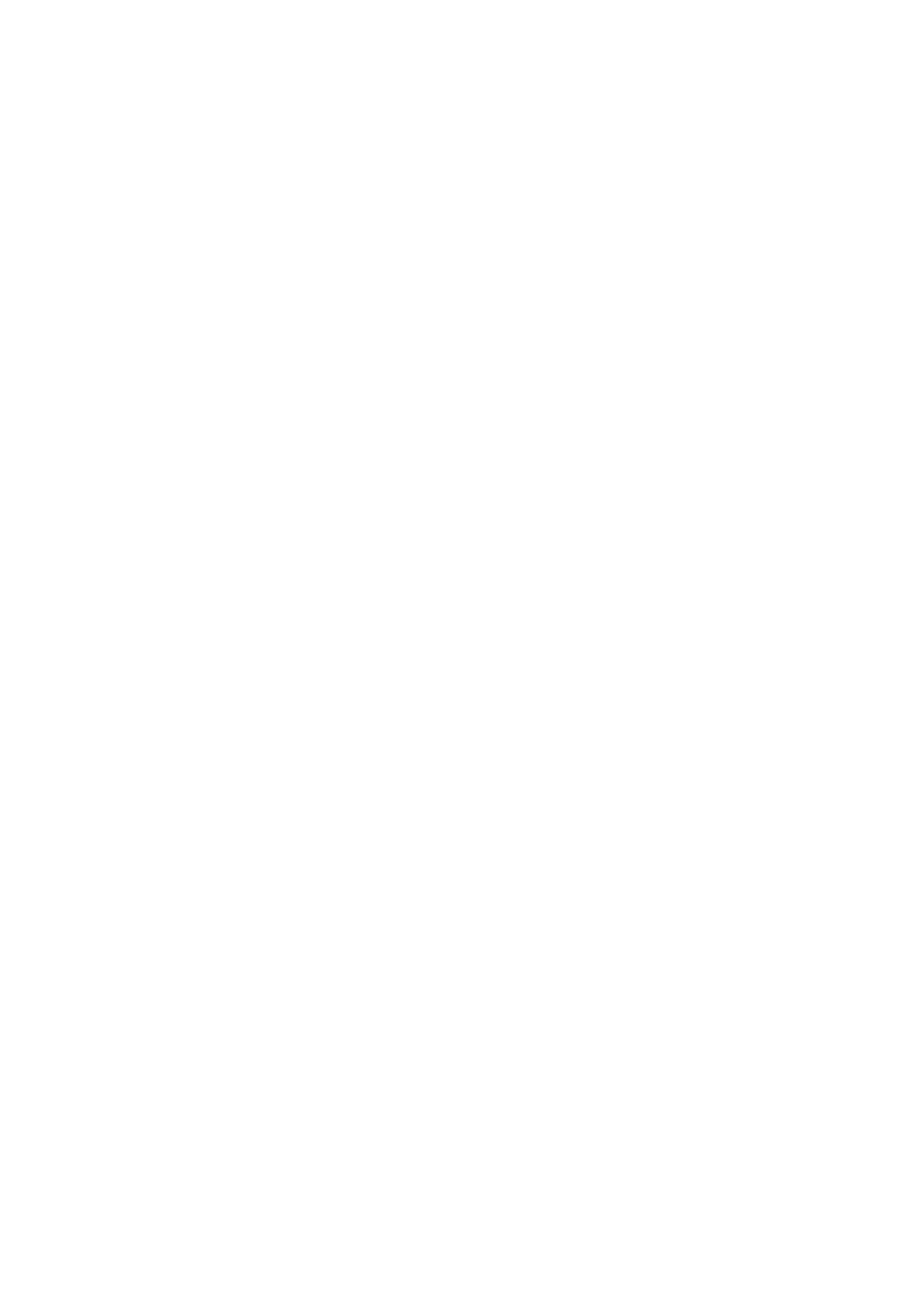## **Introduction**

## **The Public Interest Advocacy Centre**

The Public Interest Advocacy Centre (PIAC) is an independent, non-profit law and policy organisation that works for a fair just and democratic society, empowering citizens, consumers and communities by taking strategic action on public interest issues.

PIAC identifies public interest issues and, where possible and appropriate, works co-operatively with other organisations to advocate for individuals and groups affected. PIAC seeks to:

- Expose and redress unjust or unsafe practices, deficient laws or policies;
- promote accountable, transparent and responsive government;
- encourage, influence and inform public debate on issues affecting legal and democratic rights;
- promote the development of law that reflects the public interest;
- develop and assist community organisations with a public interest focus to pursue the interests of the communities they represent;
- develop models to respond to unmet legal need; and
- maintain an effective and sustainable organisation.

Established in July 1982 as an initiative of the Law Foundation of New South Wales, with support from the NSW Legal Aid Commission, PIAC was the first, and remains the only broadly based public interest legal centre in Australia. Financial support for PIAC comes primarily from the NSW Public Purpose Fund and the Commonwealth and State Community Legal Services Program. PIAC also receives funding from the NSW Government Department of Water and Energy for its work on utilities, and from Allens Arthur Robinson for its Indigenous Justice Program. PIAC also generatesincome from project and case grants, seminars, consultancy fees, donations and recovery of costs in legal actions.

### **PIAC's work on equality and anti-discrimination laws**

PIAC has a long history of involvement with the operation of human rights and anti-discrimination law in Australia. This has including conducting test case litigation under both Federal and NSW anti-discrimination statutes, proposing amendmentsto both substantive and procedural aspects of anti-discrimination law and responding to new and amending anti-discrimination legislation.

In May 2003, PIAC made an extensive submission in response to the Productivity Commission's Issues Paper on the Disability Discrimination Act 1992 (Cth) (the DDA). That submission focused on the interpretation and application of the phrase 'unjustifiable hardship' and on the complaint process.

### **The current inquiry**

PIAC commends the Federal Government on progressing implementation of the recommendations of the Productivity Commission from its review of the DDA and welcomes the opportunity to provide this submission to the current Senate Inquiry into the Disability Discrimination and Other Human Rights Legislation Amendment Bill 2008 (Cth) (the Bill).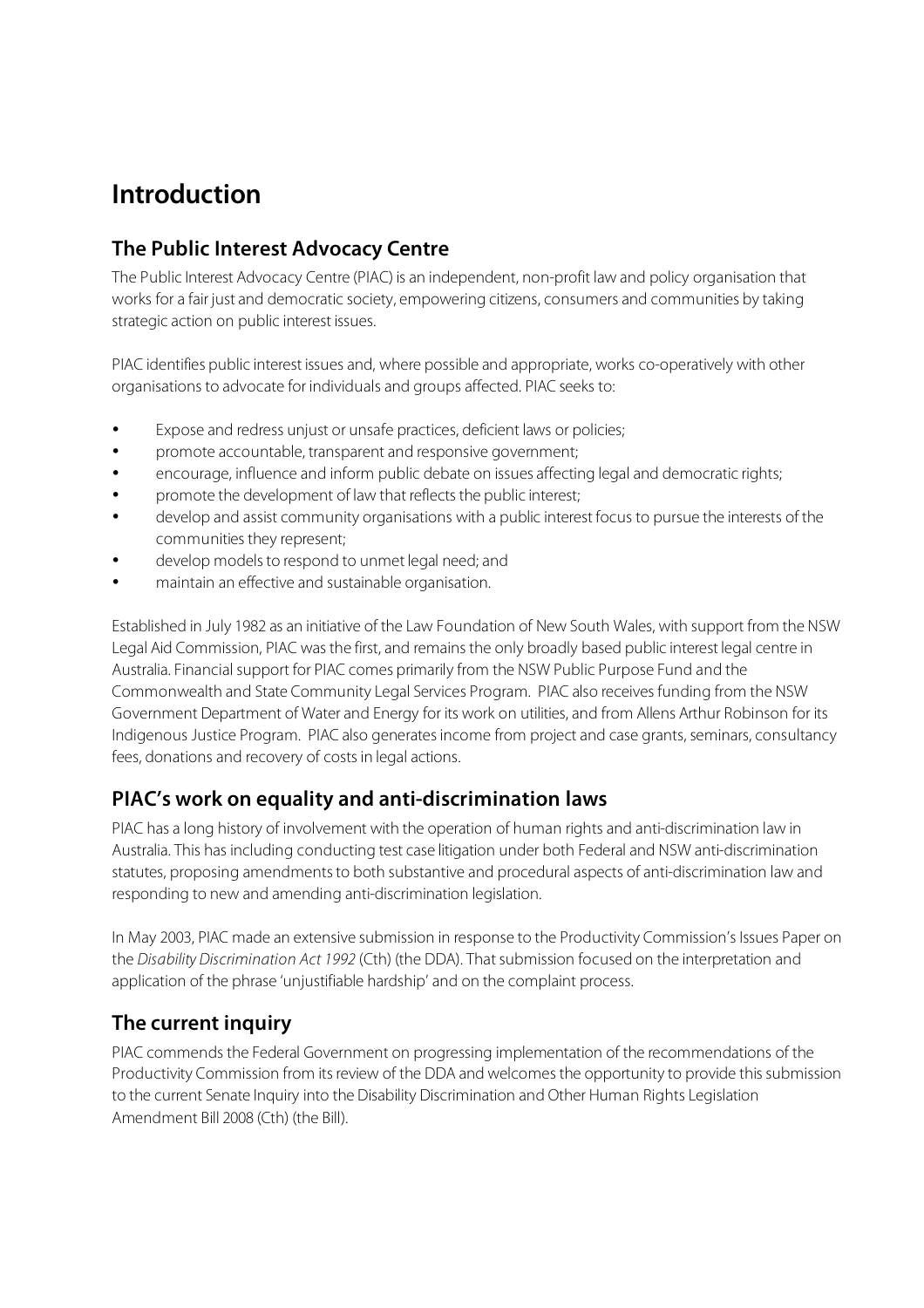# **General comments**

PIAC commends the following aspects of the Bill to the Senate Legal and Constitutional Affairs Committee:

- Making it explicit that a refusal to make a reasonable adjustment for people with disability may also amount to discrimination.
- Clarifying matters to be considered when determining unjustifiable hardship.
- Clarifying that the onus of proving unjustifiable hardship falls on the person claiming it.
- Making clear that the definition of disability includes genetic predisposition to a disability and behaviour that is a symptom or manifestation of disability.
- Shifting the onus of proving the reasonableness of a requirement or condition in the context of indirect discrimination from the person with disability to the respondent.
- Replacing the proportionality text in the definition of indirect discrimination with the requirement to prove that the condition or requirement imposed has the effect of disadvantaging people with the disability of the aggrieved person.
- Extending the time to take a terminated complaint to the Federal or Federal Magistrates' Court from 28 to 60 days.

PIAC also notes with approval the amendment to the Age Discrimination Act 2004 (Cth) (the Age Discrimination Act) to remove the 'dominant purpose' test.

## **Comments on Schedule 1 – Age Discrimination**

PIAC strongly supports the amendment set out in clause 1 of Schedule 1 of the Bill. This amendment brings the Age Discrimination Act into line with other Federal anti-discrimination statutes. PIAC notes that the amendment provides a more effective coverage of the range of reasonsthat may give rise to discrimination and that the principle underpinning this coverage also better reflects the intention of the DDA. As such, PIAC submits that an amendment be proposed to section 10 of the DDA to reflect the same principle:

#### **Section 10 Act done because of disability and for other reason**

- If:
- (a) an act is done for 2 or more reasons; and
- (b) one of the reasons (whether or not it is the dominant or a substantial reason for doing the act) **is:**
	- **(i) the disability of a person; or**
	- **(ii) a characteristic that appertains generally to persons with the same disability as that person;**
	- **(iii) a characteristic that is generally imputed to persons with the same disability as that person;**

then, for the purposes of this Act, the act is taken to be done for that reason.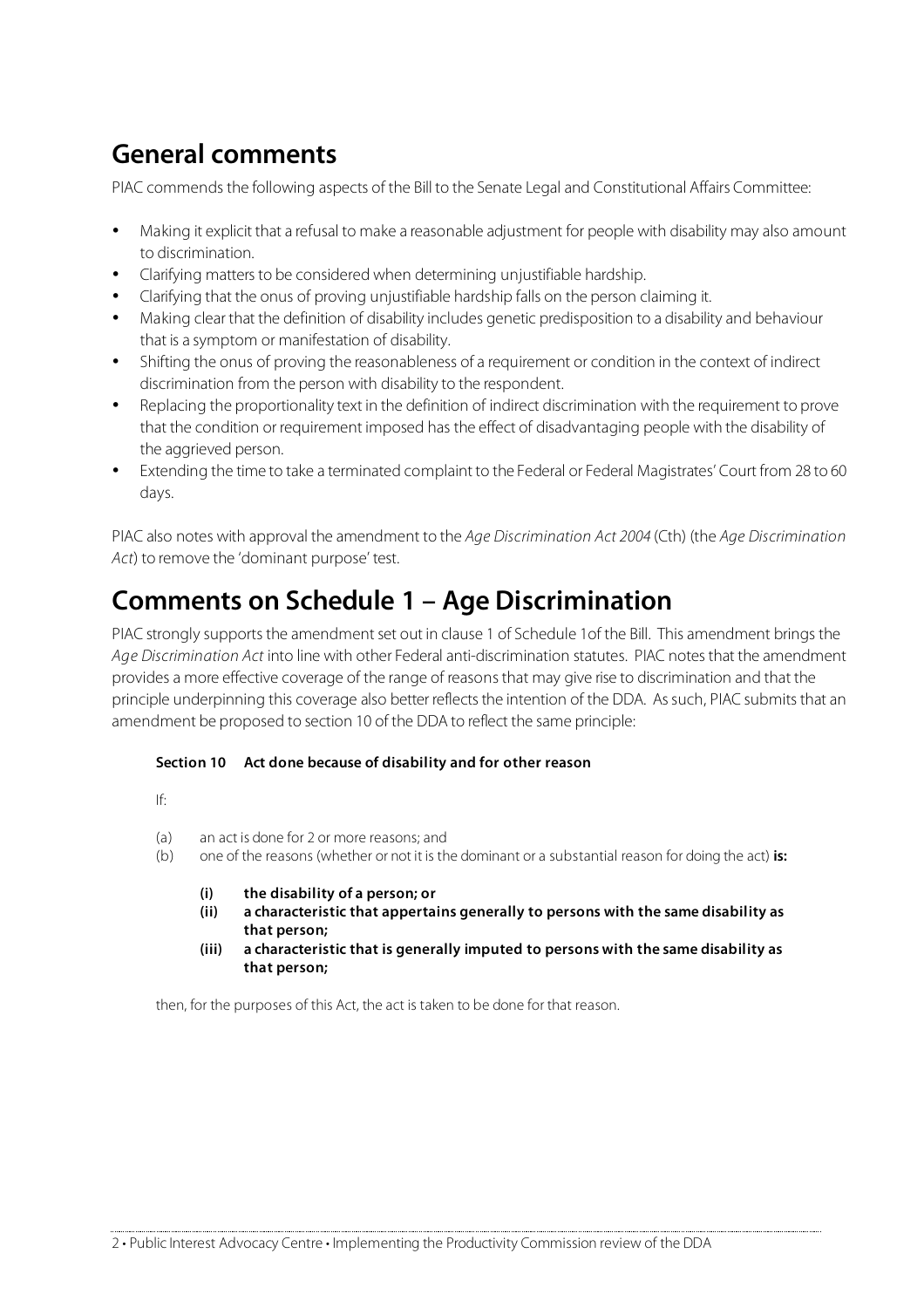# **Comments on Schedule 2 – Disability Discrimination**

### **Part 1 – Amendments commencing 28 days after Royal Assent**

#### **Assistance animals: amendmentto sections 4 and 9**

PIAC supports the amendment set out in clause 1 of Schedule 2 and the proposed subsections 9(2) and (4) of the DDA in respect of assistance animals set out in clause 17 of Schedule 2 as these amendments provide greater clarity and certainty in respect of what isrequired in order for an animal to be an 'assistance animal' for the purposes of the DDA. The lack of clarity has, to date, caused some difficulty both in terms of advising clients with companion animals about whether or not they had experienced discrimination that would be unlawful under the current section 9 of the DDA and in terms of identifying what evidence would be required in any proceedings for unlawful discrimination undersection 9.

PIAC also supports the inclusion in proposed section 9 of paragraph 9(2)(c) as this ensures that sufficient flexibility is retained to enable a person to establish that an animal is an 'assistance animal' through a mechanism other than formal accreditation under legislation (primary or subordinate).

#### **Disability aids: amendments to sections 4 and 9**

PIAC supports the amendment set out in clause 2 of Schedule 2 and the proposed subsections 9(3) and (4) of the DDA set out in clause 17 of Schedule 2.

#### **Carer or assistant: amendments to sections 4 and 9**

PIAC supports the amendment set out in clause 3 of Schedule 2 and the proposed subsections 9(1) and (4) of the DDA set out in clause 17 of Schedule 2.

#### **Burden of proof**

PIAC supports the express inclusion in the DDA of provisions clarifying which party bears the burden of proof in relation to the reasonableness of a requirement or condition (new subsection 6(4): clause 17 of Schedule 2) and the defence of unjustifiable hardship (new subsection 11(2): clause 18 of Schedule 2). This clarification is an important amendment as it properly places the burden on the party most able to provide the relevant evidence.

PIAC submits that a similar clarification would be useful in respect of the burden of proof in relation to inherent requirements—the exception set out in new section 21A: clause 41 of Schedule 2—and a person with disability's capacity or otherwise to fulfill the inherent requirements. Further, it is PIAC's view that the respondent to a claim of discrimination ought properly be able to prove that it properly considered what were the inherent requirements and whether or not the complainant could fulfill those requirements at the time of making a challenged decision rather than at some later time. To do otherwise allows discriminatory attitudes to be justified at a later stage.

Take, for example, the situation of an employer deciding not to employ a person because of that person's disability without having any basis for that decision and without considering the question of inherent requirements and the person's capacity to fulfill those requirements. If this decision became the subject of a complaint of unlawful disability discrimination, the employershould not be able to justify its actions after the fact but establishing that the person could not fulfill the inherent requirements of the job. Rather, the conduct should be found to be unlawfully discriminatory with possible remedies including damages for the failure to properly consider the person's application and/ or a requirement that the employer revisit the decision giving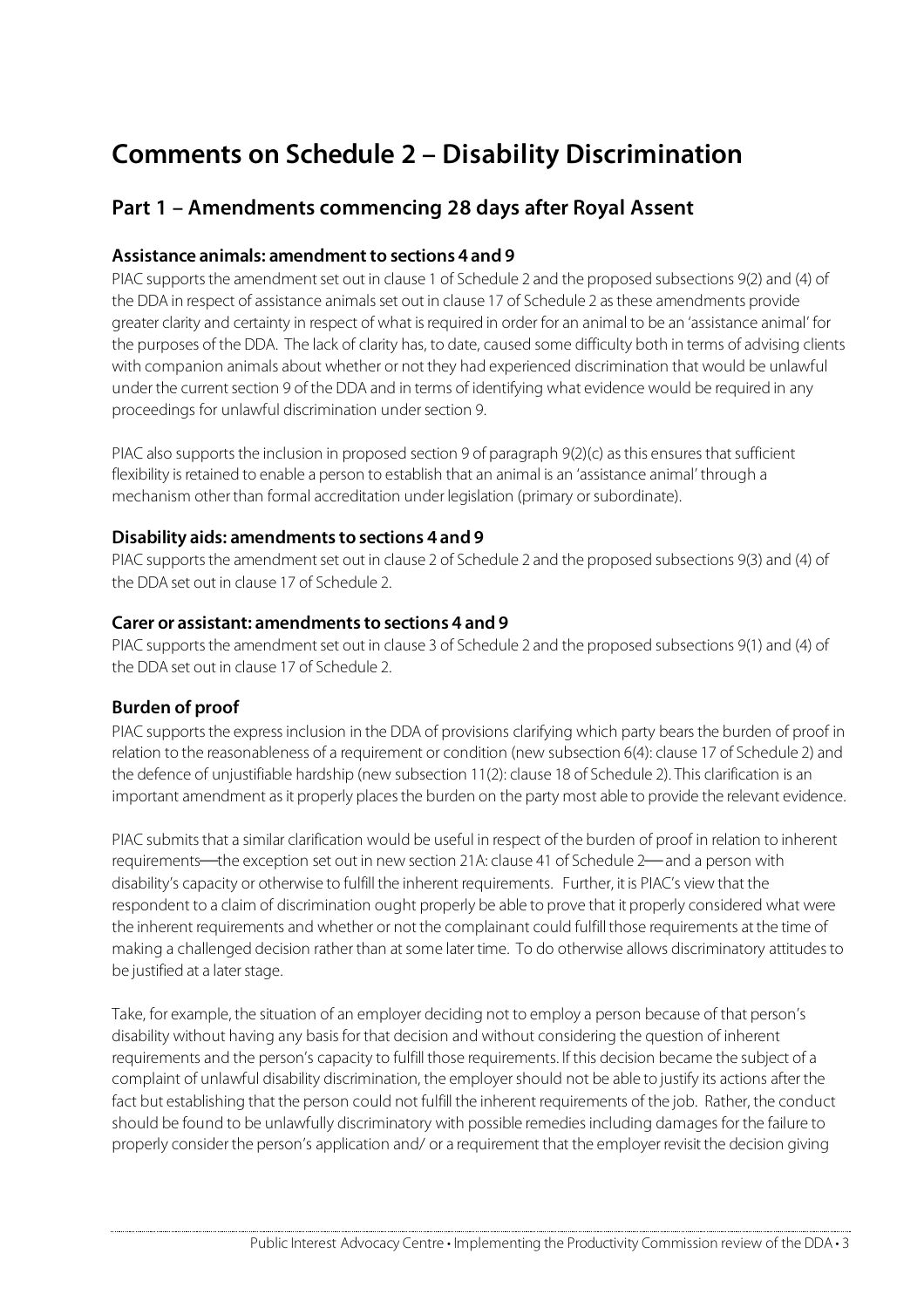full consideration to the question of inherent requirements and the person's capacity to fulfill such requirements. This approach would discourage employers from continuing to hold discriminatory views and require them to establish proper employment processes that identify up-front the inherent requirements of positions and determine effective mechanisms of testing through the recruitment process whether or not candidates, with and without disabilities, fulfill those inherent requirements.

#### **Discrimination in relation to carers, assistants, assistance animals and disability aids**

PIAC supports the amendment to provide a new section 8 as set out in clause 17 of Schedule 2. PIAC notes however that the current drafting does not consistently use the defined terms 'assistance animal' and 'disability aid', referring instead to 'animal' and 'aid' in the proposed paragraphs 8(2)(a) and (b). PIAC submits that these should be amended to ensure the reference isto 'assistance animal' and 'disability aid' wherever these terms appear.

Similarly, section 2 of the table in the proposed new section 9 refers to 'the animal or aid'. Here, PIAC submits that the terms used should be 'an assistance animal or disability aid', rather than 'the' as people with disability may have more than one disability aid or assistance animal and the protection should not be limited to a specific aid or animal but be inclusive of any assistance animal or disability aid that meets with the requirements of the DDA.

While PIAC understands the rationale for new section 54A (clause 76 of Schedule 2) dealing with assistance animals, it is concerned that proposed paragraph 54A(4)(a) may be difficult to implement without clear guidance on what might give rise to a reasonable suspicion that an assistance animal has an infectious disease. PIAC suggests that further consideration should be given to including a mechanism for such guidance to be provided to limit the potential for abuse of this protective provision.

Further, proposed paragraph 54A(6)(b) will, to be effective, require people with disability accompanied by an assistance animal to be able to produce on demand evidence that satisfies the requirements of this paragraph. For many people who currently have assistance animals such evidence may be hard to obtain, either in terms of time or cost. PIAC urgesthe Committee to give consideration to delaying the commencement of this paragraph to a date to be determined once effective mechanisms have been established to enable people with disability to obtain at little or no cost the required evidence in a form that they are able to carry with them at all times.

#### **Incorporation of the UN Convention on the Rights of Persons with Disabilities**

PIAC strongly endorses the amendments set out in clauses 4 and 20 of Schedule 2 that ensure recognition of the relevance of the United Nations Convention on the Rights of Persons with Disabilities (the Convention) to the DDA, and the role of the DDA as one mechanism for Australia to achieve compliance with obligations as a State Party to that Convention.

While it is PIAC's view that the general and consistent concern clearly expressed within the international community in respect of the equality rights of people with disability has been, since the DDA was enacted, sufficient grounds to empower the Commonwealth Parliament to enact Divisions 1, 2 and 3 of Part 2 of the DDA, these amendments remove any doubt. PIAC notes that the courts have consistently rejected arguments that aspects of the DDA were constitutionally invalid, finding that the provisions relied on reflected matters of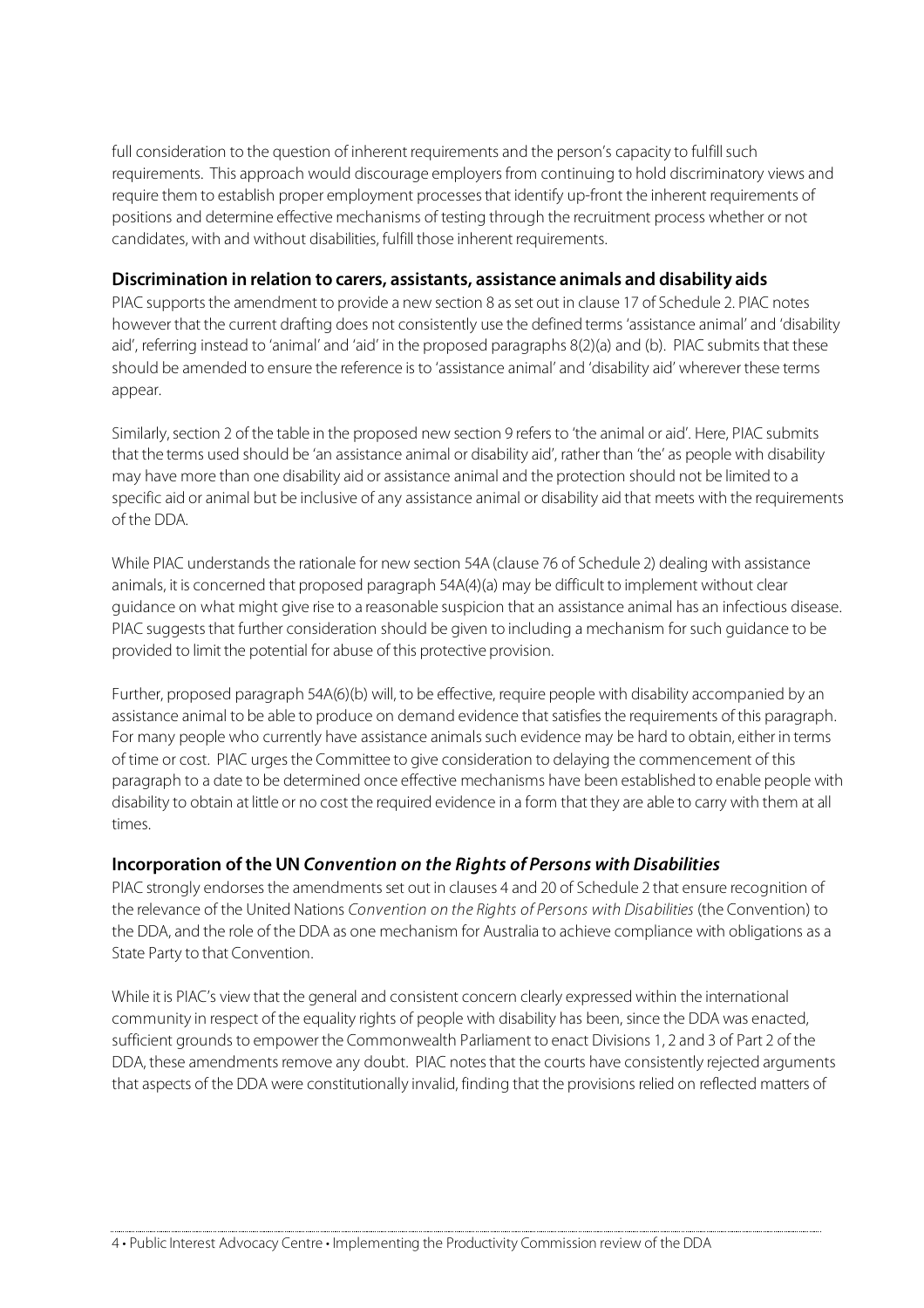international concern.<sup>1</sup> PIAC also notes that it is not uncommon for respondents to raise potential challenges to the constitutional validity of provisions of the DDA in early stages of complaints; both during the conciliation and pre-hearing stages. This quite understandably causes complainants concern about their prospects of success and may cause unrepresented complainants to decide not to proceed beyond conciliation. The scope of the Convention and the expressreference to it in proposed paragraph 12(8)(b)(ba) should significantly reduce the prevalence of this actual or mooted challenge to disability discrimination complaints.

#### **Genetic predisposition to disability**

PIAC has consistently argued that the current definition of disability is sufficiently broad to include genetic predisposition. However, because this view is not universal PIAC supports the amendment set out in clause 5 of Schedule 2 to expressly include genetic predisposition in the definition of disability found in section 4 of the DDA.

#### **Symptom or manifestation of disability**

PIAC supports the amendment set out in clause 6 of Schedule 2 as this expressly includes on the face of the definition of disability in the legislation the current authoritative interpretation of disability. <sup>2</sup> This also reflects appropriately the principle underpinning the definition of disability in the DDA; that is, that the definition covers both underlying impairment or physiological condition, and the impact of that impairment on a person's capacity. Many people with disabilities are discriminated against because of both of these aspects of disability rather than simply the underlying impairment.

#### **Reasonable adjustment**

PIAC supports the inclusion of a definition of reasonable adjustment as proposed by clause 13 of Schedule 2, but submits that in order to be properly understood it is necessary that the definition include the principle underlying reasonable adjustments. This principle isthat, in relation to indirect discrimination, a reasonable adjustment is one that minimises to the greatest extent possible, the disadvantageous effects of the requirement or condition; or, in relation to direct discrimination, a reasonable adjustment is one that minimises the less favourable treatment experienced by the person with a disability. An adjustment that fails to minimise the discriminatory impact is not a reasonable adjustment even if it does not impose unjustifiable hardship as such an adjustment does not fulfil the purpose of making adjustments.

Assuch, PIAC proposes an amendment to the definition proposed by clause 13 of Schedule 2 to include words to the effect that an adjustment is a reasonable adjustment 'if the adjustment minimisesto the greatest extent possible the discriminatory impact of an act or omission, requirement or condition'.

#### **Migration**

PIAC is disappointed that the amendments proposed in the Bill do not include repeal of section 52 in its entirety. Recent events have highlighted the appalling effect of the blanket exclusion from the scope of the DDA of actions done under the Migration Act 1958 and any legislative instrument made under that Act. PIAC urges the Committee to amend the Bill by replacing clause 75 of Schedule 2 with a new clause 75 in the following form:

75 Section 52 Repeal the section.

 <sup>1</sup> O'Connor <sup>v</sup> Ross (No 1) [2002] FMCA 210; Souliotopoulos <sup>v</sup> La Trobe University Liberal Club (2002) 120 FCR 584; Vance v State Rail Authority [2004] FMCA 240.

<sup>2</sup> Purvis v New South Wales (Department of Education & Training) (2003) 217 CLR 92.